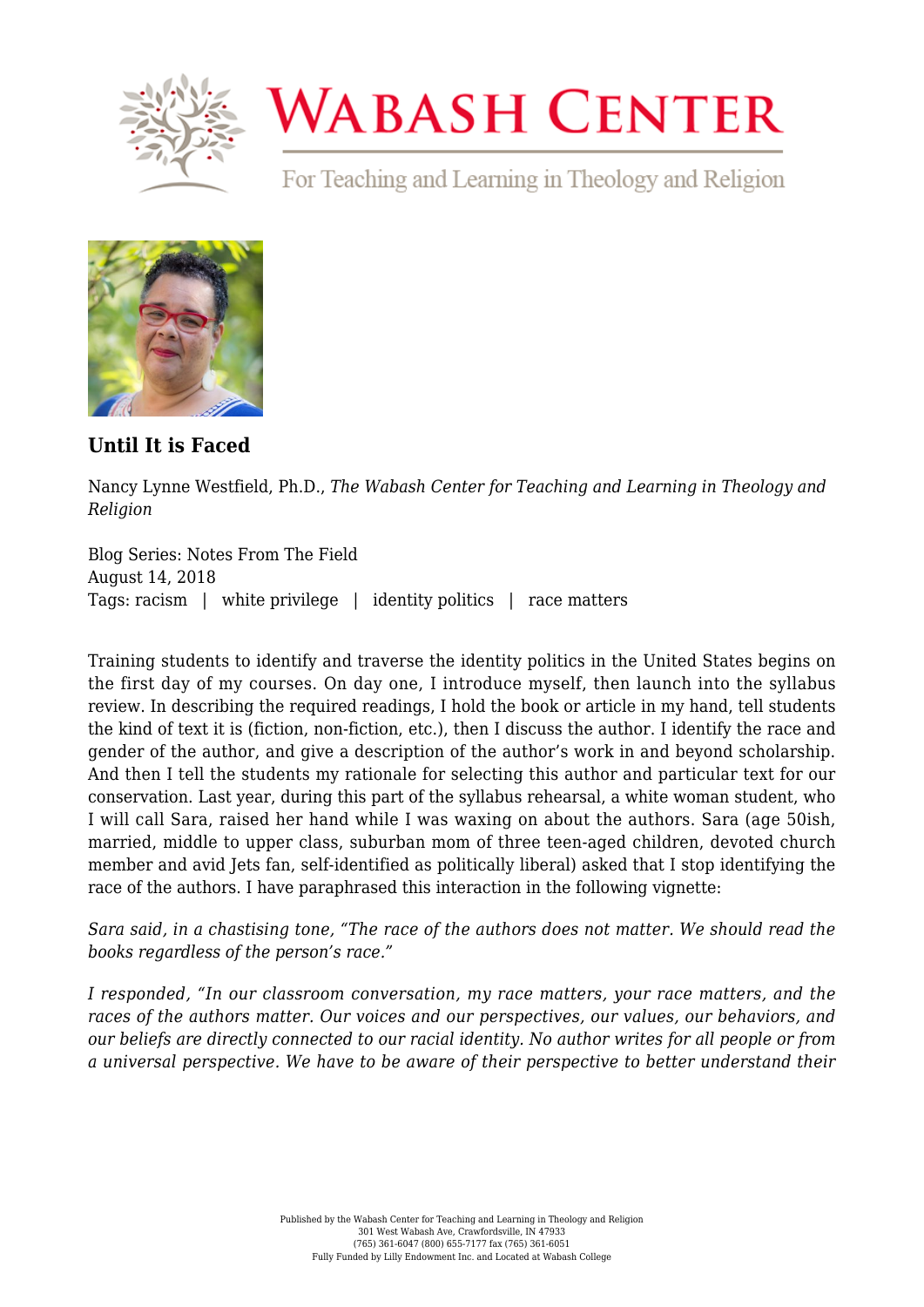*work." Sara looked puzzled.*

*I continued, "Sara, when you look at my face do you see the face of an African American woman?"*

*Immediately, Sara looked suspicious. She strained for what to say. She did not know if she should say she saw my race or if she should say she did not see my race.*

*Sara said, "I don't think of you as a black person. I think we should just be people." Sara gestured as if she had said something obvious.*

*In my mind, I heard her say, "I think we all should just be white people…. normal people . . . just plain people."*

*I said, "My race informs me and to ignore my race is to ignore my voice, as well as the voices of my people. Please know that I like being an African American woman. I embrace our ways, wit, and wisdom."*

*Sara's face became quizzical, like she was considering something new and for the first time.*

*I continued, "I think of you as a white woman." This soft statement hit her with a jolt. Sara's shock gave way to dismay – she frowned. Seeing her alarm, I suggested that she hold her concern for later in the semester. I went back to my syllabus rehearsal.*

*When I entered the classroom for the second session, Sara was seated. As I unpacked my briefcase she came up to talk with me. She reported that while she enjoyed reading the African American woman author, bell hooks (our first assigned reading), she did not think hooks was talking to her.*

*Sara said, "I just think bell hooks has such a different perspective . . . I am not sure why this book is assigned for this class."*

*I told Sara to "hang-in" with the conversation – it was just the beginning.* 

*On the last day of class, as Sara walked out of the door she thanked me for the "nice" course. Her hollow pleasantry reminded me of the way a tourist, while leaving the tram-ride, thanks the guide at the end of the amusement park safari.* 

*I thought of James Baldwin. James Baldwin, acclaimed novelist, legendary essayist, and important human rights champion said, "Not everything that is faced can be changed, but nothing can be changed until it is faced." I made a mental note to include writings by Baldwin the next time I taught this course.*

I love Baldwin's use of the word face(d). It means to confront, challenge, provoke, even threaten or defy. He is also not so subtly suggesting that people need, if societal change is to be given a chance, to turn and face one another. Baldwin suggests that relationships of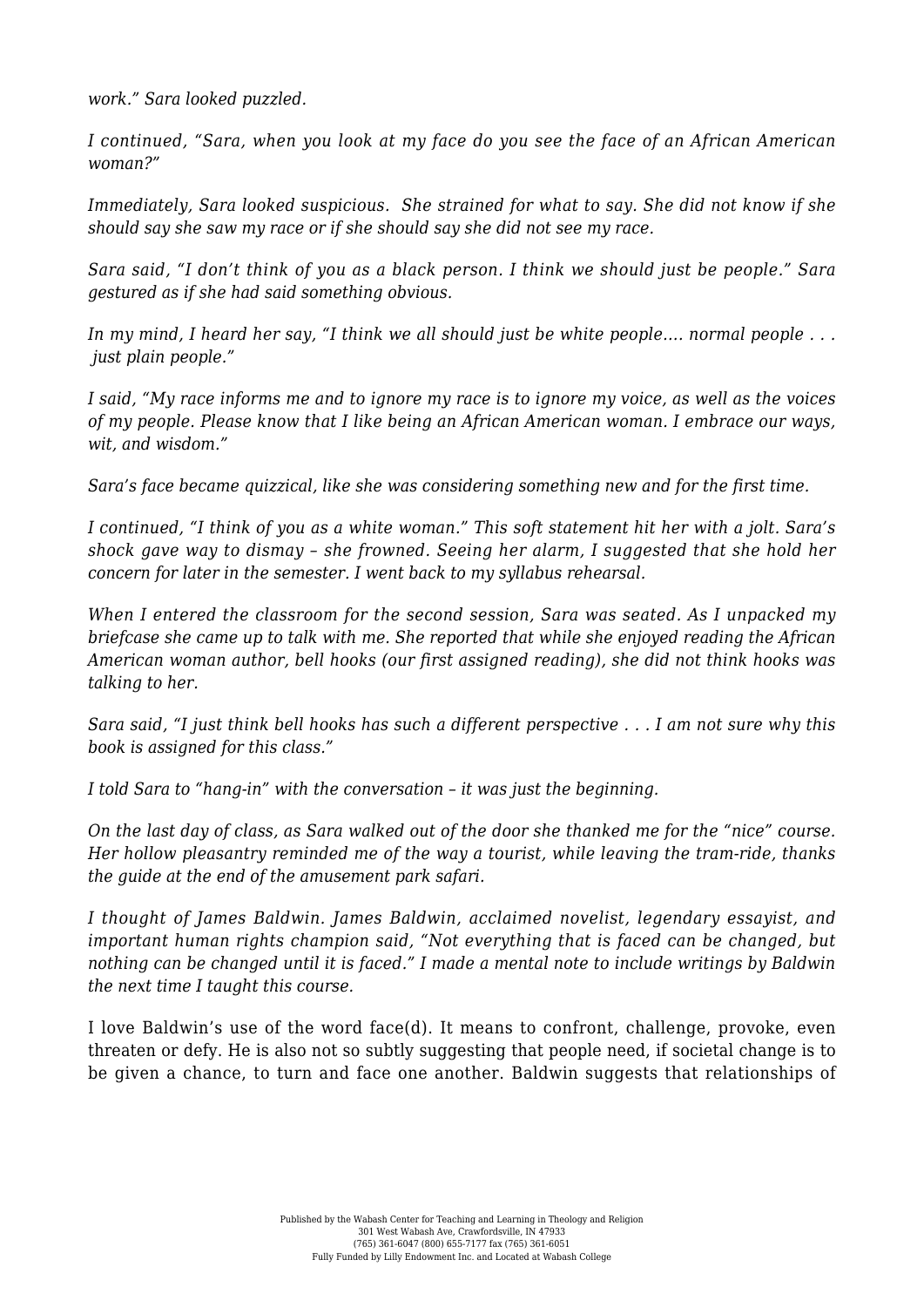respect, decency, decorum, and dignity will change the world for the better, if we have the fortitude, tenacity, and care to make the attempt.The politics of the face is serious territory. The police do not take a mug shot of your feet or elbows. We are known by our faces. We face the world with our faces. Most racial profiling happens in the nanosecond it takes to gaze upon the face. *The Sweat on their Face: Portraying American Workers,* an exhibit of the Nation Portrait Gallery at the Smithsonian, says, "the face is the primary canvas of the story of our lives." I agree.

Once Sara signaled on the first day that conversations on social hatred were new to her and that she lacked the experience of challenging the social lies she had internalized, I watched for moments of particular distress and discomfort through the arch of our semester-long conversation. From my recollection, here are the three teachings that also shook Sara:

#1) Just as victims of rape are not experts in the crime of rape or experts on rapists, so African American people, with our experience of violation, dehumanization, and oppression are not experts in the sin of racism or the contributing systems of oppression. We are typically, and rightfully so, reactionary. Reactionary is not the same as critically reflective. Please do not expect African American people to inform you about the intricacies of racism. Surviving racism does not equip one to teach about racism. Consult well-informed and mindful white persons who are aware, repentant, and doing the work of equity. There are many people.

 $#2$ ) Even with the sophistication and technological advancements of the 21<sup>st</sup> century, many white people still do not think they have a race. They still think race is for "other-ed" people people of brown-hued skin or simply black people. Even so, white people typically do not hesitate, on a census form, to tick the box for Caucasian or white. Given the choices of Asian, Hispanic, African American or mixed they can declare they are white. Other than selecting that box, the everyday behavior is usually one of tension, anxiety, nervousness or just plain confusion about issues of race and racial identity. They still believe that their racelessness is just being "normal." The politics of this identity-delusion is debilitating to non-white people.

#3) The USA has exported its systemic prejudices and social hatreds around the world. As an American traveling overseas, being African American has mattered sometimes in dangerous and unpleasant ways. Being an African American has made me a novelty in Japan, an oddity in Korea, a target in Jamaica, an object of suspicion in Ireland and Israel, beloved in Ghana and ogled-at in France. The emotional outpouring, from rage to reverence, was at times overwhelming. The world is quite aware of the racist and stereotypical narratives of blackness in the USA and, for the sake of power and prestige, has chosen to embrace them. As an African American traveling abroad, I was a spectacle, an embodiment of the racist narrative. I was a spectacle as in celebrity or spectacle as in despised – all expressions of objectification, commodification, and all quite scary. Racism in the USA makes it difficult for African Americans to travel the world.

It was challenging for Sara to understand that our goal is never to overcome all differences (being post-Obama is not the same as being post-racial), since God clearly created our